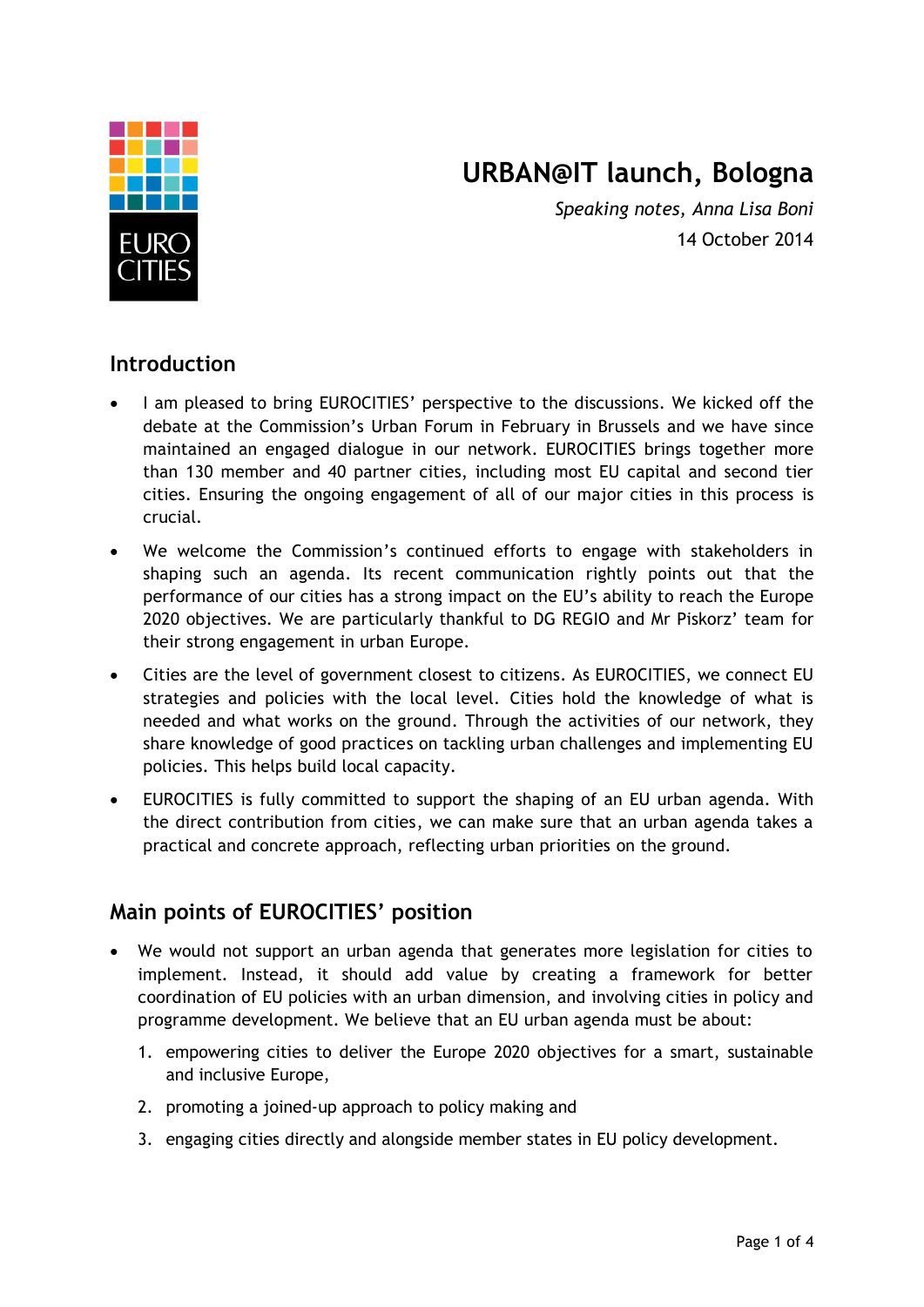## **Proposals for the Commission**

At EU level, there are some specific initiatives the new Commission could take to move towards an EU urban agenda:

- We would like to see the Commission appoint an urban envoy to strengthen the practical coordination of policies with an urban dimension within the Commission. Commissioner Hahn was given the political responsibility for this coordination in 2012. DG REGIO supports him in this role, and it is now time to back the commitment with sufficient resources to ensure an impact. An urban envoy should become a driving force in joining up both policies and different levels of government.
- The Commission should also strengthen the direct involvement of cities in EU policy development. Priority should be given to collaboration and partnership work with cities, moving beyond stakeholder consultations.
- Meetings with city mayors and study visits to urban areas should be included in commissioners' programmes when they travel to member states, to increase awareness of the urban dimension of a wider range of policies.
- We would like to see biennial urban summits at EU level, involving stakeholders from all levels of government and different sectors. The summits should provide opportunities for cities to contribute to EU policy development at both political and expert level.

#### **Member states**

- We believe that member states should strengthen their exchanges of experience on national programmes for urban policies that empower cities to deliver the Europe 2020 objectives. These exchanges could take place in the urban development group (UDG), which is chaired by the rotating EU presidencies and should involve cities directly.
- Member states should also strengthen coordination between sector ministries of policies with an urban dimension, where this doesn't already exist.
- We would also like to see regular informal Council meetings of ministers in charge of urban development to sustain political momentum in the EU on urban challenges and opportunities.
- Member states should also increasingly involve their main cities in strategic policy development and programming, especially with regards to the National Reform Programmes (NRP) and the European Structural and Investment Funds (ESIF). Europe's driving forces of smart, sustainable and inclusive growth - its major cities - need to be partners in the structures and processes that determine policy and investment priorities in their member states
- These proposals to member states and the Commission will help create a framework for joining up policies with an urban dimension and engaging cities in policy development. They are practical first steps of an EU urban agenda that would make sense to cities, and the first steps towards tackling the immediate challenges around strengthening policy coordination and the involvement of cities.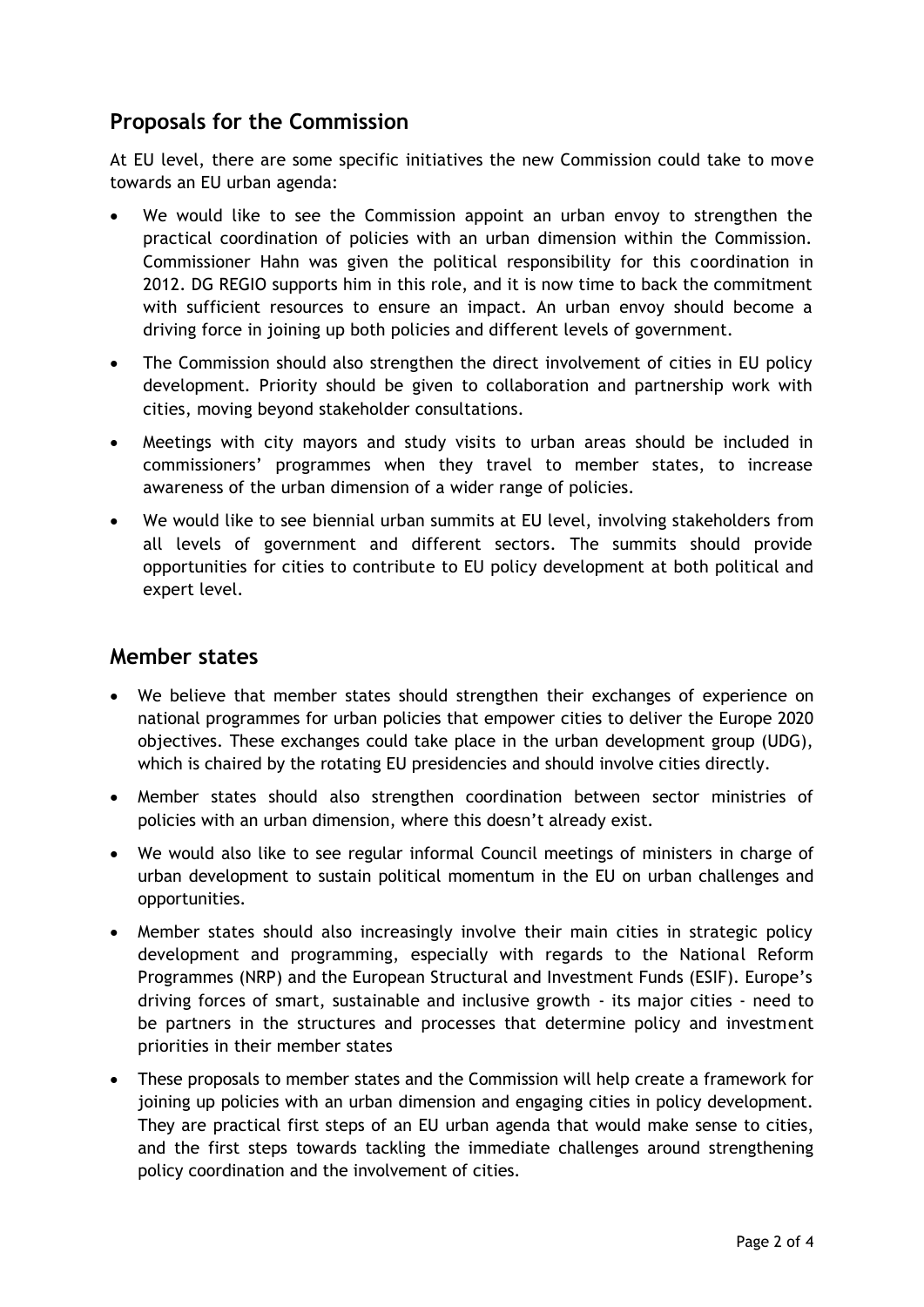## **An EU urban agenda based on evidence**

- An urban agenda must be based on solid data and evidence of both urban challenges and the solutions that already exist in our cities to tackle those challenges.
- Currently, data is mainly collected at national and regional level for the purpose of EU policy development. However, it is increasingly recognised that data collection must take place where policies are implemented – in many cases at local level. Whereas many larger cities hold a lot of data about local development, only the European Commission, together with the OECD, has the capacity to gather comparable data at European scale, and to analyse that data, turning it into evidence for policy development.
- There is a lot of information in the urban audit, but there is still potential to do more. The urban audit should become an active and accessible tool providing regular, up-todate information on cities related to the Europe 2020 objectives. Data should make it possible to assess the ability of cities to deliver these objectives, and identify the barriers and obstacles that prevent them from doing so.
- Evidence is not just about statistics. It is also about the practical solutions to urban challenges that are taken forward in our cities. These good practices are often developed through EU funded projects (e.g. Implementoring, CASCADE). When experiences are exchanged more broadly in networks such as EUROCITIES, we help build capacity not just in those cities that were directly involved as project partners.

#### **Next steps on an EU urban agenda**

- The next steps on an EU urban agenda will involve identifying more clearly what an urban agenda should be about, including the urban policy areas of priority for cities, member states and the EU. We also need a more detailed reflection on how we can take forward actions in those policy areas, identifying the actions that actually add value on the ground in our cities.
- At EUROCITIES, we are working across our network to take those questions forward. We want to contribute to the EU urban agenda based on the needs and the solutions that are already available on the ground. It is challenging work, but we have both the experience and the expertise, across a broad range of policy areas, to help shape an EU urban agenda. We also have a strong political backing from our mayors, who want to see tangible outcomes from an EU urban agenda.

## **SEISMIC (Society engagement in science – mutual learning in cities)**

• The FP7-funded project aims to connect urban people to urban research. It is a mutual learning exercise in which city stakeholders have an opportunity to influence research policy, and researchers can explain the fruits of their work to beneficiaries. To enable this exchange, SEiSMiC has set up urban stakeholder networks in 10 countries (AT, BE, CZ, DE, HU, **IT**, NL, SE, UK, TR).